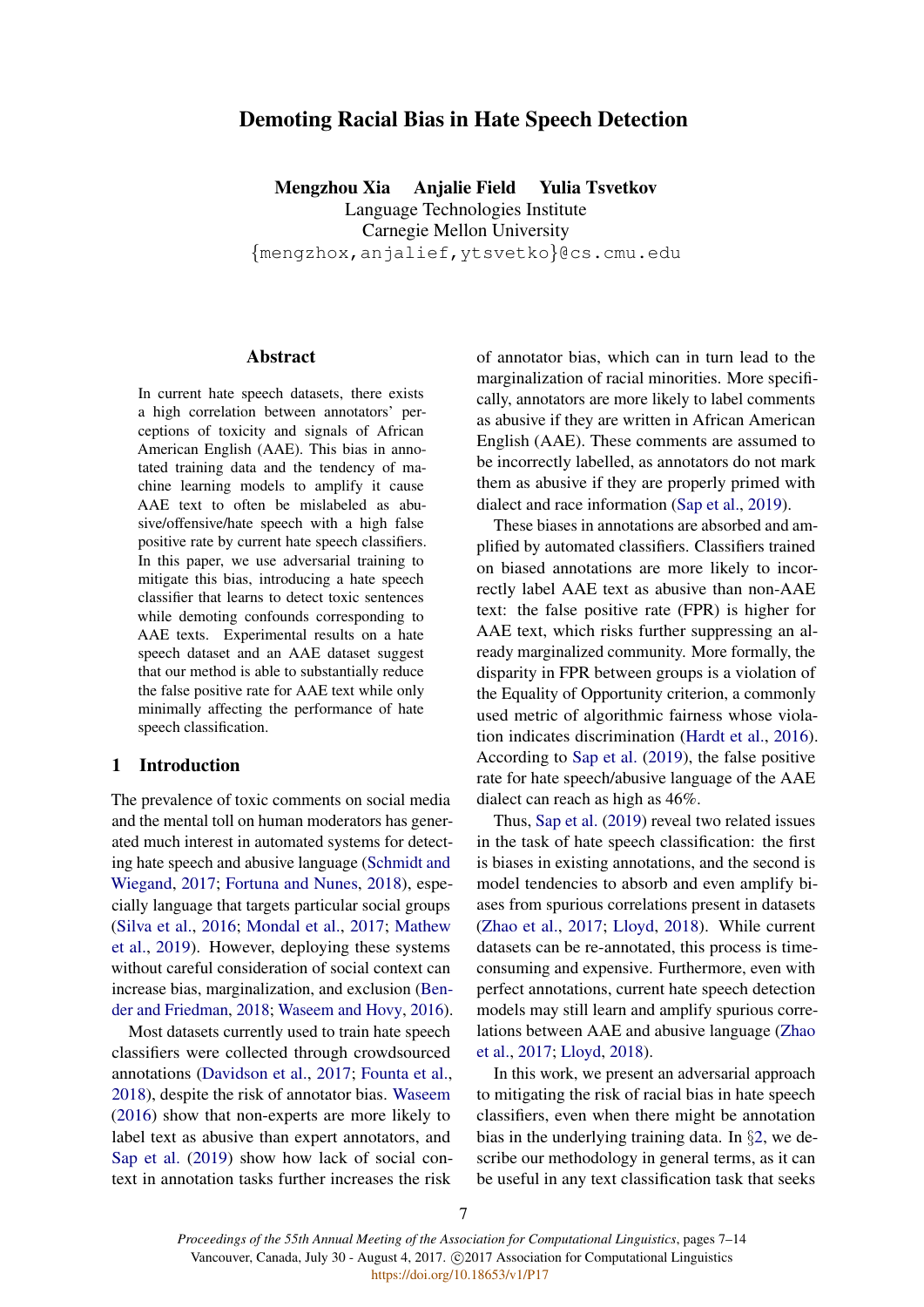to predict a target attribute (here, toxicity) without basing predictions on a protected attribute (here, AAE). Although we aim at preserving the utility of classification models, our primary goal is not to improve the raw performance over predicting the target attribute (hate speech detection), but rather to reduce the influence of the protected attribute.

In §[3](#page-2-0) and §[4,](#page-3-0) we evaluate how well our approach reduces the risk of racial bias in hate speech classification by measuring the FPR of AAE text, i.e., how often the model incorrectly labels AAE text as abusive. We evaluate our methodology using two types of data: (1) a dataset inferred to be AAE using demographic information [\(Blodgett et al.,](#page-5-3) [2016\)](#page-5-3), and (2) datasets annotated for hate speech [\(Davidson](#page-5-2) [et al.,](#page-5-2) [2017;](#page-5-2) [Founta et al.,](#page-6-5) [2018\)](#page-6-5) where we automatically infer AAE dialect and then demote indicators of AAE in corresponding hate speech classifiers. Overall, our approach decreases the dialectal information encoded by the hate speech model, leading to a 2.2–3.2 percent reduction in FPR for AAE text, without sacrificing the utility of hate speech classification.

## <span id="page-1-0"></span>2 Methodology

Our goal is to train a model that can predict a target attribute (abusive or not abusive language), but that does not base decisions off of confounds in data that result from protected attributes (e.g., AAE dialect). In order to achieve this, we use an adversarial objective, which discourages the model from encoding information about the protected attribute. Adversarial training is widely known for successfully adapting models to learn representations that are invariant to undesired attributes, such as demographics and topics, though they rarely disentangle attributes completely [\(Li et al.,](#page-6-10) [2018;](#page-6-10) [Elazar and](#page-5-4) [Goldberg,](#page-5-4) [2018;](#page-5-4) [Kumar et al.,](#page-6-11) [2019;](#page-6-11) [Lample et al.,](#page-6-12) [2019;](#page-6-12) [Landeiro et al.,](#page-6-13) [2019\)](#page-6-13).

Model Architecture Our demotion model consists of three parts: 1) An encoder  $H$  that encodes the text into a high dimensional space; 2) A binary classifier C that predicts the target attribute from the input text; 3) An adversary  $D$  that predicts the protected attribute from the input text. We used a single-layer bidirectional LSTM encoder with an attention mechanism. Both classifiers are two-layer MLPs with a tanh activation function.

Training Procedure Each data point in our training set is a triplet  $\{(x_i, y_i, z_i); i \in 1 \dots N\}$ , where

 $x_i$  is the input text,  $y_i$  is the label for the target attribute and  $z_i$  is label of the protected attribute. The  $(x_i, y_i)$  tuples are used to train the classifier C, and the  $(x_i, z_i)$  tuple is used to train the adversary D.

We adapt a two-phase training procedure from [Kumar et al.](#page-6-11) [\(2019\)](#page-6-11). We use this procedure because [Kumar et al.](#page-6-11) [\(2019\)](#page-6-11) show that their model is more effective than alternatives in a setting similar to ours, where the lexical indicators of the target and protected attributes are closely connected (e.g., words that are common in non-abusive AAE and are also common in abusive language datasets). In the first phase (pre-training), we use the standard supervised training objective to update encoder H and classifier C:

$$
\min_{C,H} \sum_{i=1}^{N} \mathcal{L}(C(H(x_i)), y_i)
$$
 (1)

After pre-training, the encoder should encode all relevant information that is useful for predicting the target attribute, including information predictive of the protected attribute.

In the second phase, starting from the bestperforming checkpoint in the pre-training phase, we alternate training the adversary D with [Equa](#page-1-1)[tion 2](#page-1-1) and the other two models  $(H \text{ and } C)$  with [Equation 3:](#page-1-2)

<span id="page-1-1"></span>
$$
\min_{D} \frac{1}{N} \sum_{i=1}^{N} \mathcal{L}(D(H(x_i)), z_i)
$$
\n<sup>(2)</sup>

<span id="page-1-2"></span>
$$
\min_{H,C} \frac{1}{N} \sum_{i=1}^{N} \alpha \cdot \mathcal{L}(C(H(x_i)), y_i) +
$$
\n
$$
(1 - \alpha) \cdot \mathcal{L}(D(H(x_i)), 0.5)
$$
\n(3)

Unlike [Kumar et al.](#page-6-11) [\(2019\)](#page-6-11), we introduce a hyper-parameter  $\alpha$ , which controls the balance between the two loss terms in [Equation 3.](#page-1-2) We find that  $\alpha$  is crucial for correctly training the model (we detail this in §[3\)](#page-2-0).

We first train the adversary to predict the protected attribute from the text representations outputted by the encoder. We then train the encoder to "fool" the adversary by generating representations that will cause the adversary to output random guesses, rather than accurate predictions. At the same time, we train the classifier to predict the target attribute from the encoder output.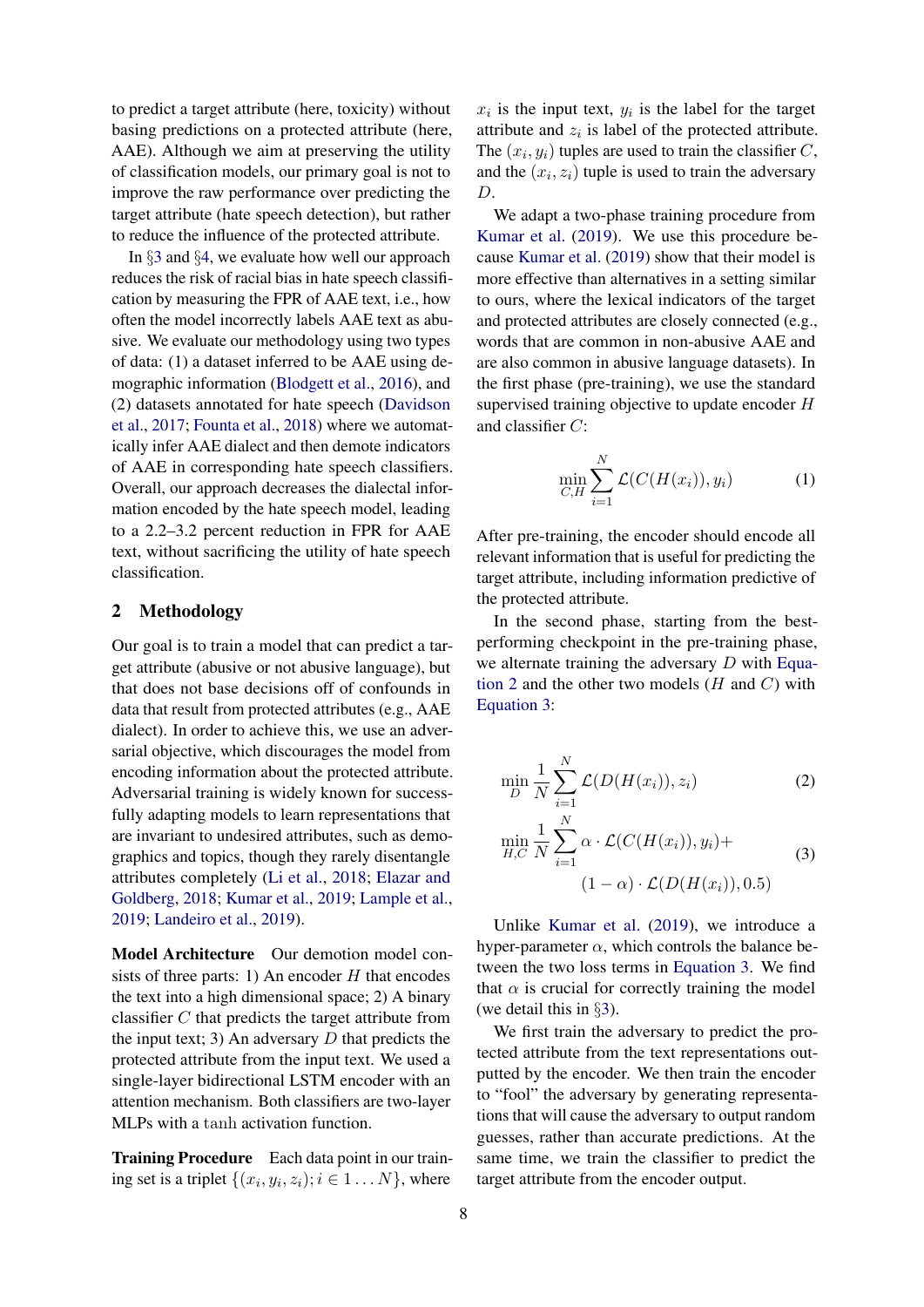<span id="page-2-2"></span>

| Dataset                  | Example                                                                                                                                       |
|--------------------------|-----------------------------------------------------------------------------------------------------------------------------------------------|
| Founta et al. $(2018)$   | I am hungry and I am dirty as hell bruh, need dat shower and dem calories                                                                     |
| Blodgett et al. $(2016)$ | so much energy and time wasted hat in on some one when all a that could a been<br>put towards makin yourself better a https://t.co/awCg1nCt8t |

Table 1: Example from [Founta et al.](#page-6-5) [\(2018\)](#page-6-5) and [Blodgett et al.](#page-5-3) [\(2016\)](#page-5-3) where the state-of-the-art model misclassifies innocuous tweets (inferred to be AAE) as abusive language. Our model correctly classifies these tweets as nontoxic.

# <span id="page-2-0"></span>3 Experiments

## 3.1 Dataset

To the best of our knowledge, there are no datasets that are annotated both for toxicity and for AAE dialect. Instead, we use two toxicity datasets and one English dialect dataset that are all from the same domain (Twitter):

DWMW17 [\(Davidson et al.,](#page-5-2) [2017\)](#page-5-2) A Twitter dataset that contains 25K tweets annotated as *hate speech*, *offensive*, or *none*. The authors define hate speech as language that is used to expresses hatred towards a targeted group or is intended to be derogatory, to humiliate, or to insult the members of the group, and offensive language as language that contains offensive terms which are not necessarily inappropriate.

FDCL18 [\(Founta et al.,](#page-6-5) [2018\)](#page-6-5) A Twitter dataset that contains 100K tweets annotated as *hateful*, *abusive*, *spam* or *none*. This labeling scheme was determined by conducting multiple rounds of crowdsourcing to understand how crowdworkers use different labels. Strongly impolite, rude, or hurtful language is considered abusive, and the definition of hate speech is the same as in DWMW17.

BROD16 [\(Blodgett et al.,](#page-5-3) [2016\)](#page-5-3) A 20K sample out of a 1.15M English tweet corpus that is demographically associated with African American twitter users. Further analysis shows that the dataset contains significant linguistic features of African American English.

In order to obtain dialect labels for the DWMW17 and FDCL18, we use an off-the-shelf demographically-aligned ensemble model [\(Blod](#page-5-3)[gett et al.,](#page-5-3) [2016\)](#page-5-3) which learns a posterior topic distribution (topics corresponding to African American, Hispanic, White and Other) at a user, message, and word level. [Blodgett et al.](#page-5-3) [\(2016\)](#page-5-3) generate a AAE-aligned corpus comprising tweets from users labelled with at least 80% posterior probability as

using AAE-associated terms. Similarly, following [Sap et al.](#page-6-7) [\(2019\)](#page-6-7), we assign AAE label to tweets with at least 80% posterior probability of containing AAE-associated terms at the message level and consider all other tweets as Non-AAE.

In order to obtain toxicity labels for the BROD16 dataset, we consider all tweets in this dataset to be non-toxic. This is a reasonable assumption since hate speech is relatively rare compared to the large amount of non-abusive language on social media [\(Founta et al.,](#page-6-5)  $2018$  $2018$  $2018$ ).<sup>1</sup>

### 3.2 Training Parameters

In the pre-training phase, we train the model until convergence and pick the best-performing checkpoint for fine-tuning. In the fine-tuning phase, we alternate training one single adversary and the classification model each for two epochs in one round and train for 10 rounds in total.

We additionally tuned the  $\alpha$  parameter used to weight the loss terms in [Equation 3](#page-1-2) over validation sets. We found that the value of  $\alpha$  is important for obtaining text representations containing less dialectal information. A large  $\alpha$  easily leads to over-fitting and a drastic drop in validation accuracy for hate speech classification. However, a near zero  $\alpha$  severely reduces both training and validation accuracy. We ultimately set  $\alpha = 0.05$ .

We use the same architecture as [Sap et al.](#page-6-7) [\(2019\)](#page-6-7) as a baseline model, which does not contain an adversarial objective. For both of this baseline model and our model, because of the goal of demoting the influence of AAE markers, we select the model with the lowest false positive rate on validation set. We train models on both DWMW17 and FDCL18 datasets, which we split into train/dev/test subsets following [Sap et al.](#page-6-7) [\(2019\)](#page-6-7).

<span id="page-2-1"></span><sup>&</sup>lt;sup>1</sup>We additionally did a simple check for abusive terms using a list of 20 hate speech words, randomly selected from <Hatebase.org>. We found that the percentage of sentences containing these words is much lower in AAE dataset ( $\approx 2\%$ ) than hate speech datasets ( $\approx 20\%$ ).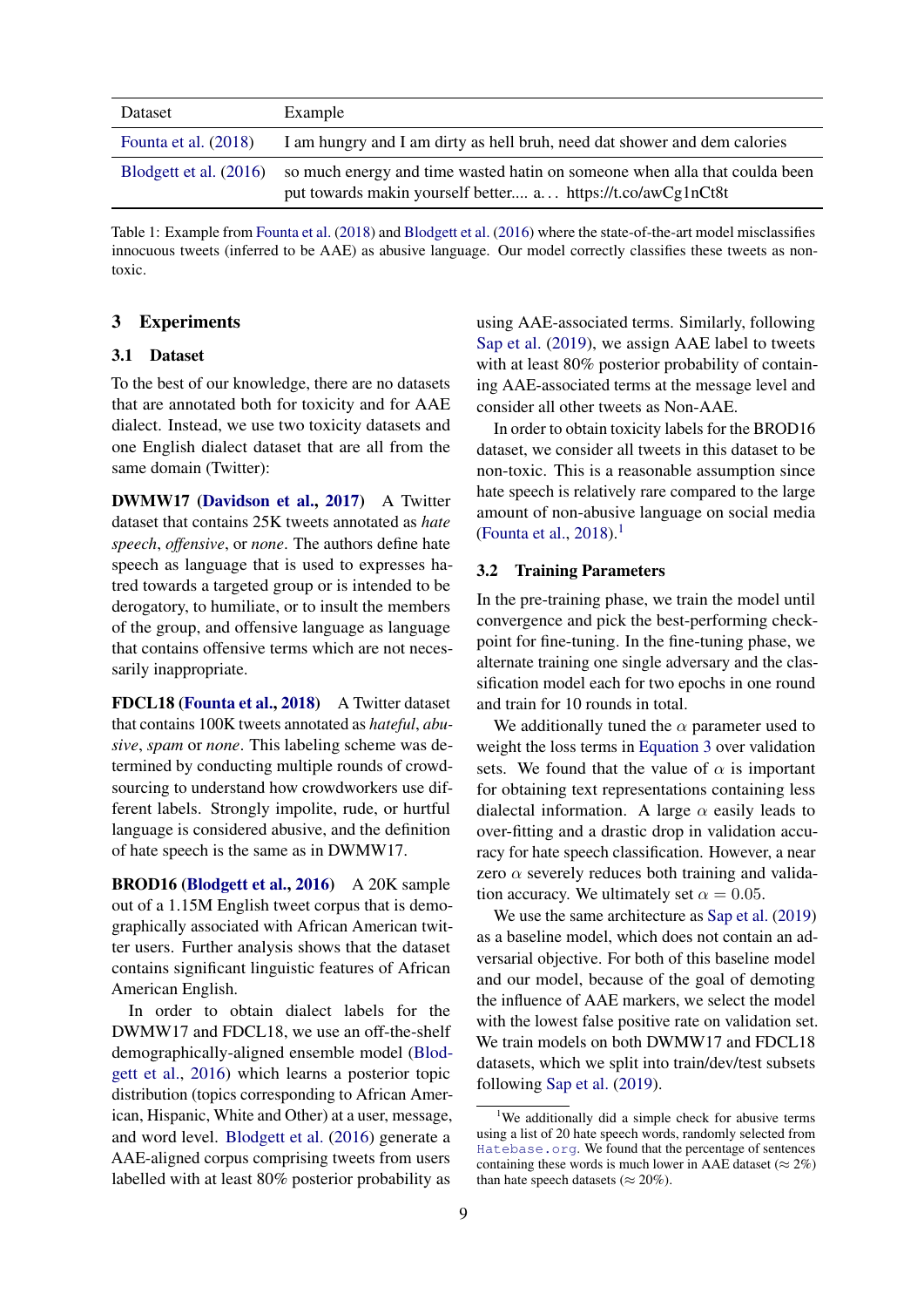<span id="page-3-1"></span>

| <b>Dataset</b>                 | Accuracy |                         | F1   |      |
|--------------------------------|----------|-------------------------|------|------|
|                                | base     | ours                    | hase | ours |
| DWMW17 91.90 90.68 75.15 76.05 |          |                         |      |      |
| FDCL18                         |          | 81.18 80.27 66.15 66.80 |      |      |

Table 2: Accuracy and F1 scores for detecting abusive language. F1 values are macro-averaged across all classification categories (e.g. hate, offensive, none for DWMW17). Our model achieves an accuracy and F1 on par with the baseline model.

<span id="page-3-2"></span>

|                                  | <b>Offensive</b> |                       | <b>Hate</b> |  |
|----------------------------------|------------------|-----------------------|-------------|--|
|                                  | hase             | ours base ours        |             |  |
| FDCL18-AAE 20.94 17.69 3.23 2.60 |                  |                       |             |  |
| BROD <sub>16</sub>               |                  | 16.44 14.29 5.03 4.52 |             |  |

Table 3: False positive rates (FPR), indicating how often AAE text is incorrectly classified as hateful or abusive, when training with the FDCL18 dataset. Our model consistently improves FPR for offensiveness, and performs slightly better than the baseline for hate speech detection.

#### <span id="page-3-0"></span>4 Results and Analysis

[Table 2](#page-3-1) reports accuracy and F1 scores over the hate speech classification task. Despite the adversarial component in our model, which makes this task more difficult, our model achieves comparable accuracy as the baseline and even improves F1 score. Furthermore, the results of our baseline model are on par with those reported in [Sap et al.](#page-6-7) [\(2019\)](#page-6-7), which verifies the validity of our implementation.

Next, we assess how well our demotion model reduces the false positive rate in AAE text in two ways: (1) we use our trained hate speech detection model to classify text inferred as AAE in BROD16 dataset, in which we assume there is no hateful or offensive speech and (2) we use our trained hate speech detection model to classify the test partitions of the DWMW17 and FDCL18 datasets, which are annotated for hateful and offensive speech and for which we use an off-the-shelf model to infer dialect, as described in §[3.](#page-2-0) Thus, for both evaluation criteria, we have or infer AAE labels and toxicity labels, and we can compute how often text inferred as AAE is misclassified as hateful, abusive, or offensive.

Notably, [Sap et al.](#page-6-7) [\(2019\)](#page-6-7) show that datasets that annotate text for hate speech without sufficient context—like DWMW17 and FDCL18—may suffer from inaccurate annotations, in that annotators

<span id="page-3-3"></span>

|                                  | <b>Offensive</b> |                       | Hate |  |
|----------------------------------|------------------|-----------------------|------|--|
|                                  | hase             | ours base ours        |      |  |
| DWMW17-AAE 38.27 42.59 0.70 2.06 |                  |                       |      |  |
| BROD <sub>16</sub>               |                  | 23.68 24.34 0.28 0.83 |      |  |

Table 4: False positive rates (FPR), indicating how often AAE text is incorrectly classified as hateful or offensive, when training with DWMW17 dataset. Our model fails to improve FPR over the baseline, since 97% of AAE-labeled instances in the dataset are also labeled as toxic.

are more likely to label non-abusive AAE text as abusive. However, despite the risk of inaccurate annotations, we can still use these datasets to evaluate racial bias in toxicity detection because of our focus on FPR. In particular, to analyze false positives, we need to analyze the classifier's predictions of the text as toxic, when annotators labeled it as non-toxic. [Sap et al.](#page-6-7) [\(2019\)](#page-6-7) suggest that annotators over-estimate the toxicity in AAE text, meaning FPRs over the DWMW17 and FDCL18 test sets are actually lower-bounds, and the true FPR is could be even higher. Furthermore, if we assume that the DWMW17 and FDCL18 training sets contain biased annotations, as suggested by [Sap et al.](#page-6-7) [\(2019\)](#page-6-7), then a high FPR over the corresponding test sets suggests that the classification model amplifies bias in the training data, and labels non-toxic AAE text as toxic even when annotators did not.

[Table 3](#page-3-2) reports results for both evaluation criteria when we train the model on the FDCL18 data. In both cases, our model successfully reduces FPR. For abusive language detection in the FDCL18 test set, the reduction in FPR is  $> 3$ ; for hate speech detection, the FPR of our model is also reduced by 0.6 compared to the baseline model. We can also observe a 2.2 and 0.5 reduction in FPR for abusive speech and hate speech respectively when evaluating on BROD16 data.

[Table 4](#page-3-3) reports results when we train the model on the DWMW17 dataset. Unlike [Table 3,](#page-3-2) unfortunately, our model fails to reduce the FPR rate for both offensive and hate speech of DWMW17 data. We also notice that our model trained with DWMW17 performs much worse than the model trained with FDCL18 data.

To understand the poor performance of our model when trained and evaluated on DWMW17 data, we investigated the data distribution in the test set and found that the vast majority of tweets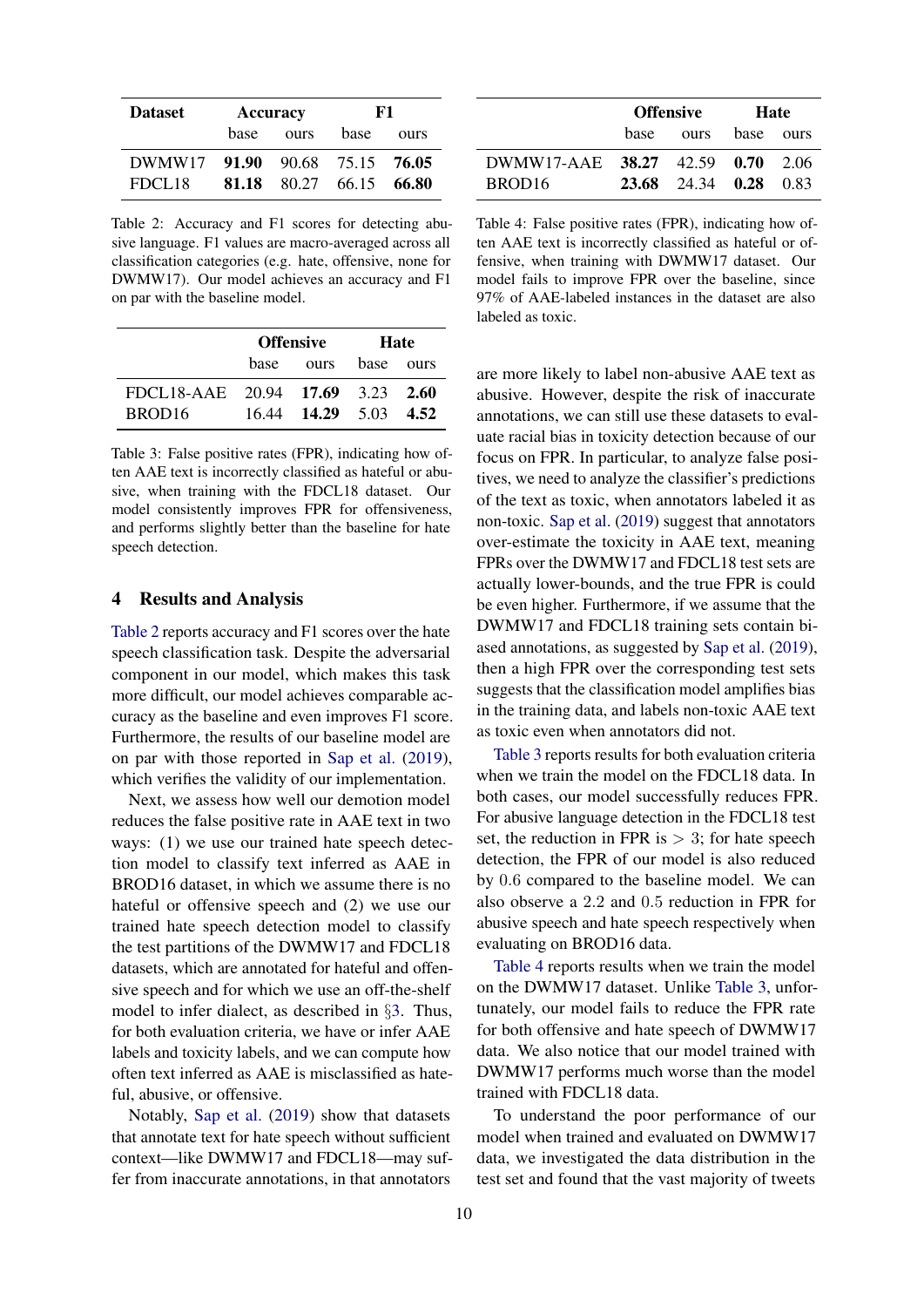<span id="page-4-0"></span>

Figure 1: Accuracy of the entire development set of FDCL18 (top), and FPR rate for abusive (middle) and hate (bottom) speech detection for tweets inferred as AAE in the development set. X axis denotes the number of epochs. 0th epoch is the best checkpoint for pretraining step, which is also the baseline model.

labeled as AAE by the dialect classifier were also annotated as toxic (97%). Thus, the subset of the data over which our model might improve FPR consists of merely  $<$  3\% of the AAE portion of the test set (49 tweets). In comparison, 70.98% of the tweets in the FDCL18 test set that were labeled as AAE were also annotated as toxic. Thus, we hypothesize that the performance of our model over the DWMW17 test set is not a representative estimate of how well our model reduces bias, because the improvable set in the DWMW17 is too small.

In [Table 1,](#page-2-2) we provide two examples of tweets that the baseline classifier misclassifies abusive/offensive, but our model, correctly classifies as non-toxic. Both examples are drawn from a toxicity dataset and are classified as AAE by the dialectal prediction model.

Trade-off between FPR and Accuracy In order to better understand model performance, we explored the accuracy and FPR of our model throughout the entire training process. We evaluate the best checkpoint of the pre-trained model  $(0<sup>th</sup>$  epoch) and checkpoints of each epoch during adversarial training and show the results in [Figure 1.](#page-4-0) While the baseline model (0<sup>th</sup> epoch, before any adversarial training) achieves high accuracy, it also has a high FPR rate, particularly over abusive language. After adversarial training, the FPR rate decreases with only minor changes in accuracy. However, checkpoints with lower FPR rates also often have lower accuracy. While Tables [2](#page-3-1) and [3](#page-3-2) suggest that our model does achieve a balance between these

metrics, Figure [1](#page-4-0) shows the difficulty of this task; that is, it is difficult to disentangle these attributes completely.

Eliminatation of protected attribute In [Fig](#page-5-5)[ure 2,](#page-5-5) we plot the validation accuracy of the adversary through the entire training process in order to verify that our model does learn a text representation at least partially free of dialectal information. Further, we compare using one adversary during training with using multiple adversaries [\(Kumar](#page-6-11) [et al.,](#page-6-11) [2019\)](#page-6-11). Through the course of training, the validation accuracy of AAE prediction decreases by about 6–10 and 2–5 points for both datasets, indicating that dialectal information is gradually removed from the encoded representation. However, after a certain training threshold (6 epochs for DWMW17 and 8 epochs for FDCL18), the accuracy of the classifier (not shown) also drops drastically, indicating that dialectal information cannot be completely eliminated from the text representation without also decreasing the accuracy of hatespeech classification. Multiple adversaries generally cause a greater decrease in AAE prediction than a single adversary, but do not necessarily lead to a lower FPR and a higher classification accuracy. We attribute this to the difference in experimental setups: in our settings, we focus on one attribute to demote, whereas [Kumar et al.](#page-6-11) [\(2019\)](#page-6-11) had to demote ten latent attributes and thus required multiple adversaries to stabilize the demotion model. Thus, unlike in [\(Kumar et al.,](#page-6-11) [2019\)](#page-6-11), our settings do not require multiple adversaries, and indeed, we do not see improvements from using multiple adversaries.

# 5 Related Work

Preventing neural models from absorbing or even amplifying unwanted artifacts present in datasets is indispensable towards building machine learning systems without unwanted biases.

One thread of work focuses on removing bias at the data level, through reducing annotator bias [\(Sap](#page-6-7) [et al.,](#page-6-7) [2019\)](#page-6-7) and augmenting imbalanced datasets [\(Jurgens et al.,](#page-6-14) [2017\)](#page-6-14). [Dixon et al.](#page-5-6) [\(2018\)](#page-5-6) propose an unsupervised method based on balancing the training set and employing a proposed measurement for mitigating unintended bias in text classification models. [Webster et al.](#page-6-15) [\(2018\)](#page-6-15) present a gender-balanced dataset with ambiguous name-pair pronouns to provide diversity coverage for realworld data. In addition to annotator bias, sampling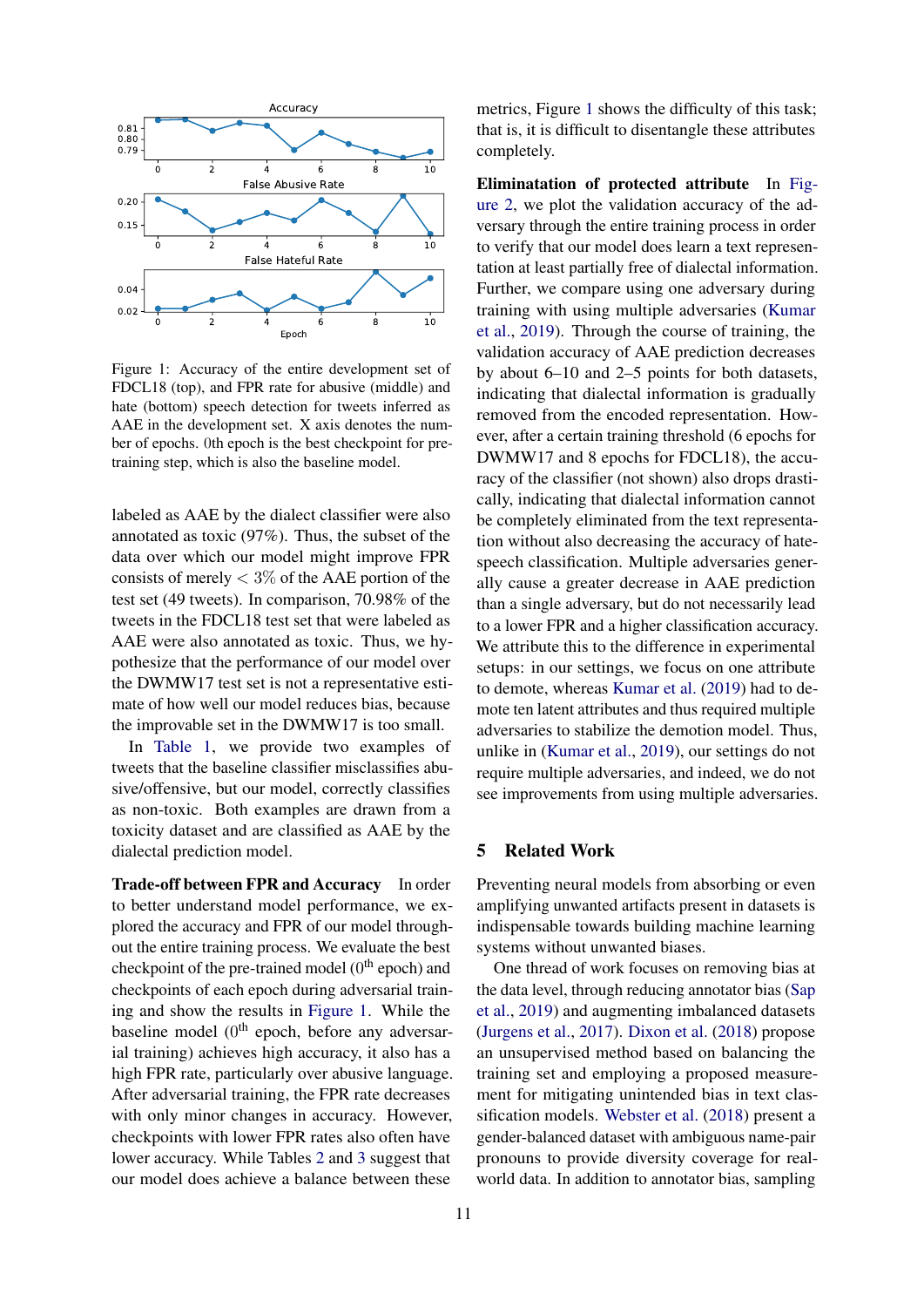<span id="page-5-5"></span>

Figure 2: Validation accuracy on AAE prediction of the adversary in the whole training process. The green line denotes the training setting of one adversary and the orange line denotes the training setting of multiple adversaries.

strategies also result in topic and author bias in datasets of abusive language detection, leading to decreased classification performance when testing in more realistic settings, necessitating the adoption of cross-domain evaluation for fairness [\(Wiegand](#page-6-16) [et al.,](#page-6-16) [2019\)](#page-6-16).

A related thread of work on debiasing focuses at the model level [\(Zhao et al.,](#page-6-17) [2019\)](#page-6-17). Adversarial training has been used to remove protected features from word embeddings [\(Xie et al.,](#page-6-18) [2017;](#page-6-18) [Zhang](#page-6-19) [et al.,](#page-6-19) [2018\)](#page-6-19) and intermediate representations for both texts [\(Elazar and Goldberg,](#page-5-4) [2018;](#page-5-4) [Zhang et al.,](#page-6-19) [2018\)](#page-6-19) and images [\(Edwards and Storkey,](#page-5-7) [2015;](#page-5-7) [Wang et al.,](#page-6-20) [2018\)](#page-6-20). Though previous works have documented that adversarial training fails to obliterate protected features, [Kumar et al.](#page-6-11) [\(2019\)](#page-6-11) show that using multiple adversaries more effectively forces the removal.

Along similar lines, multitask learning has been adopted for learning task-invariant representations. [Vaidya et al.](#page-6-21) [\(2019\)](#page-6-21) show that multitask training on a related task e.g., identity prediction, allows the model to shift focus to toxic-related elements in hate speech detection.

#### 6 Conclusion

In this work, we use adversarial training to demote a protected attribute (AAE dialect) when training a classifier to predict a target attribute (toxicity). While we focus on AAE dialect and toxicity, our methodology readily generalizes to other settings, such as reducing bias related to age, gender, or

income-level in any other text classification task. Overall, our approach has the potential to improve fairness and reduce bias in NLP models.

# 7 Acknowledgements

We gratefully thank anonymous reviewers, Maarten Sap, and Dallas Card for their help with this work. The second author of this work is supported by the NSF Graduate Research Fellowship Program under Grant No. DGE1745016. Any opinions, findings, and conclusions or recommendations expressed in this material are those of the authors and do not necessarily reflect the views of the NSF. We also gratefully acknowledge Public Interest Technology University Network Grant No. NVF-PITU-Carnegie Mellon University-Subgrant-009246-2019-10-01 for supporting this research.

## References

- <span id="page-5-1"></span>Emily M Bender and Batya Friedman. 2018. Data statements for natural language processing: Toward mitigating system bias and enabling better science. *Transactions of the Association for Computational Linguistics*, 6:587–604.
- <span id="page-5-3"></span>Su Lin Blodgett, Lisa Green, and Brendan O'Connor. 2016. Demographic dialectal variation in social media: A case study of african-american english. In *Proceedings of the 2016 Conference on Empirical Methods in Natural Language Processing*, pages 1119–1130.
- <span id="page-5-2"></span>Thomas Davidson, Dana Warmsley, Michael Macy, and Ingmar Weber. 2017. Automated hate speech detection and the problem of offensive language. In *Eleventh international aaai conference on web and social media*.
- <span id="page-5-6"></span>Lucas Dixon, John Li, Jeffrey Sorensen, Nithum Thain, and Lucy Vasserman. 2018. Measuring and mitigating unintended bias in text classification. In *Proceedings of the 2018 AAAI/ACM Conference on AI, Ethics, and Society*, pages 67–73.
- <span id="page-5-7"></span>Harrison Edwards and Amos Storkey. 2015. Censoring representations with an adversary. *arXiv preprint arXiv:1511.05897*.
- <span id="page-5-4"></span>Yanai Elazar and Yoav Goldberg. 2018. Adversarial removal of demographic attributes from text data. In *Proceedings of the 2018 Conference on Empirical Methods in Natural Language Processing*, pages 11– 21.
- <span id="page-5-0"></span>Paula Fortuna and Sérgio Nunes. 2018. A survey on automatic detection of hate speech in text. *ACM Computing Surveys (CSUR)*, 51(4):85.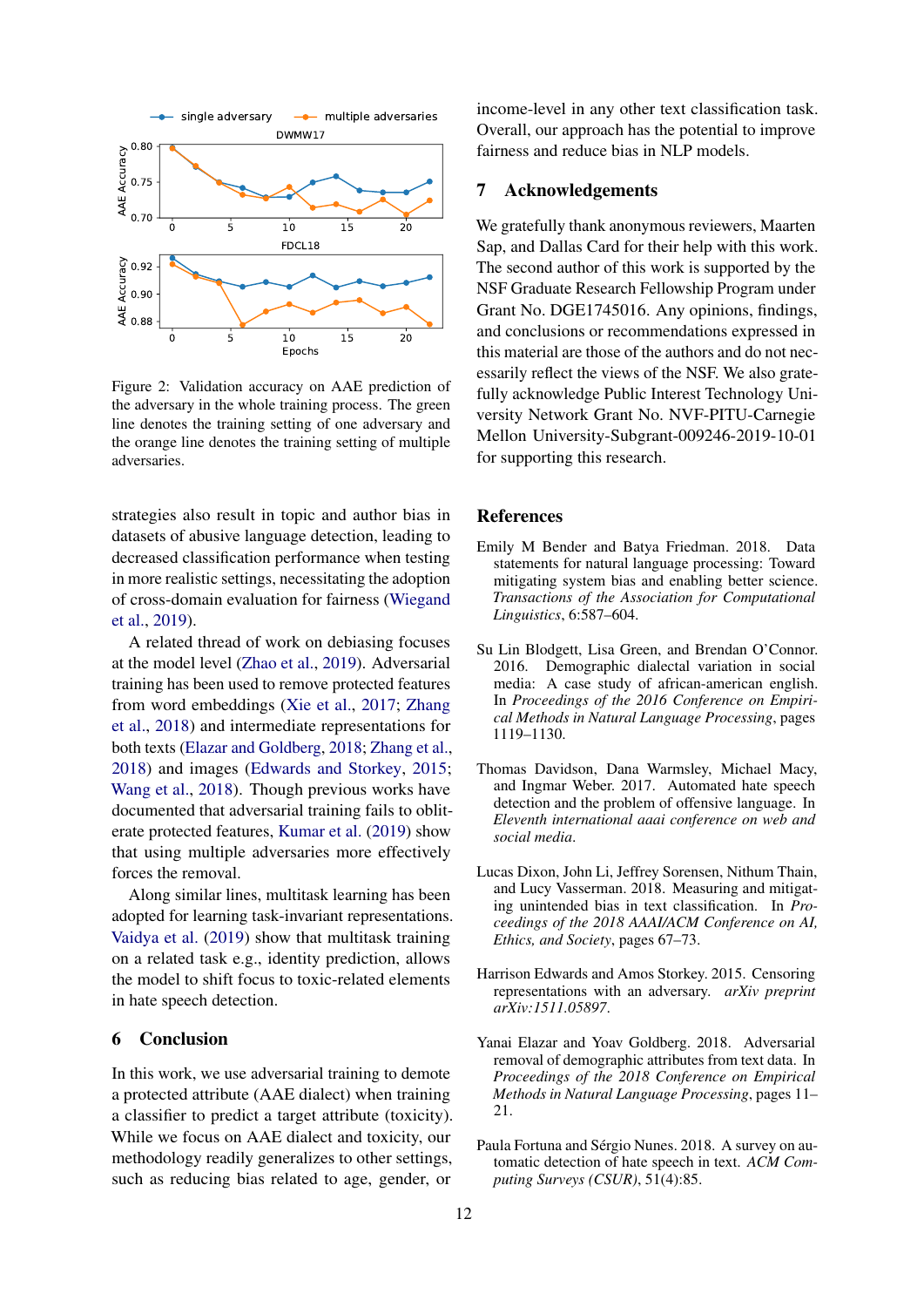- <span id="page-6-5"></span>Antigoni Maria Founta, Constantinos Djouvas, Despoina Chatzakou, Ilias Leontiadis, Jeremy Blackburn, Gianluca Stringhini, Athena Vakali, Michael Sirivianos, and Nicolas Kourtellis. 2018. Large scale crowdsourcing and characterization of twitter abusive behavior. In *Twelfth International AAAI Conference on Web and Social Media*.
- <span id="page-6-8"></span>Moritz Hardt, Eric Price, and Nathan Srebro. 2016. Equality of opportunity in supervised learning. In *Proceedings of the 30th International Conference on Neural Information Processing Systems*, pages 3323–3331.
- <span id="page-6-14"></span>David Jurgens, Yulia Tsvetkov, and Dan Jurafsky. 2017. Incorporating dialectal variability for socially equitable language identification. In *Proceedings of the 55th Annual Meeting of the Association for Computational Linguistics (Volume 2: Short Papers)*, volume 2, pages 51–57.
- <span id="page-6-11"></span>Sachin Kumar, Shuly Wintner, Noah A Smith, and Yulia Tsvetkov. 2019. Topics to avoid: Demoting latent confounds in text classification. In *Proceedings of the 2019 Conference on Empirical Methods in Natural Language Processing and the 9th International Joint Conference on Natural Language Processing (EMNLP-IJCNLP)*, pages 4144–4154.
- <span id="page-6-12"></span>Guillaume Lample, Sandeep Subramanian, Eric Smith, Ludovic Denoyer, Marc'Aurelio Ranzato, and Y-Lan Boureau. 2019. [Multiple-attribute text rewrit](https://openreview.net/forum?id=H1g2NhC5KQ)[ing.](https://openreview.net/forum?id=H1g2NhC5KQ) In *International Conference on Learning Representations*.
- <span id="page-6-13"></span>Virgile Landeiro, Tuan Tran, and Aron Culotta. 2019. Discovering and controlling for latent confounds in text classification using adversarial domain adaptation. In *Proceedings of the 2019 SIAM International Conference on Data Mining*, pages 298–305. SIAM.
- <span id="page-6-10"></span>Yitong Li, Timothy Baldwin, and Trevor Cohn. 2018. [Towards robust and privacy-preserving text represen](https://doi.org/10.18653/v1/P18-2005)[tations.](https://doi.org/10.18653/v1/P18-2005) In *Proceedings of the 56th Annual Meeting of the Association for Computational Linguistics (Volume 2: Short Papers)*, pages 25–30, Melbourne, Australia. Association for Computational Linguistics.
- <span id="page-6-9"></span>Kirsten Lloyd. 2018. [Bias amplification in artificial in](http://arxiv.org/abs/1809.07842)[telligence systems.](http://arxiv.org/abs/1809.07842) *CoRR*, abs/1809.07842.
- <span id="page-6-3"></span>Binny Mathew, Ritam Dutt, Pawan Goyal, and Animesh Mukherjee. 2019. Spread of hate speech in online social media. In *Proceedings of the 10th ACM Conference on Web Science*, pages 173–182. ACM.
- <span id="page-6-2"></span>Mainack Mondal, Leandro Araújo Silva, and Fabrício Benevenuto. 2017. A measurement study of hate speech in social media. In *Proceedings of the 28th ACM Conference on Hypertext and Social Media*, pages 85–94. ACM.
- <span id="page-6-7"></span>Maarten Sap, Dallas Card, Saadia Gabriel, Yejin Choi, and Noah A Smith. 2019. The risk of racial bias in hate speech detection. In *Proceedings of the*

*57th Annual Meeting of the Association for Computational Linguistics*, pages 1668–1678.

- <span id="page-6-0"></span>Anna Schmidt and Michael Wiegand. 2017. [A survey](https://doi.org/10.18653/v1/W17-1101) [on hate speech detection using natural language pro](https://doi.org/10.18653/v1/W17-1101)[cessing.](https://doi.org/10.18653/v1/W17-1101) In *Proceedings of the Fifth International Workshop on Natural Language Processing for Social Media*, pages 1–10, Valencia, Spain. Association for Computational Linguistics.
- <span id="page-6-1"></span>Leandro Silva, Mainack Mondal, Denzil Correa, Fabrício Benevenuto, and Ingmar Weber. 2016. Analyzing the targets of hate in online social media. In *Tenth International AAAI Conference on Web and Social Media*.
- <span id="page-6-21"></span>Ameya Vaidya, Feng Mai, and Yue Ning. 2019. Empirical analysis of multi-task learning for reducing model bias in toxic comment detection. *arXiv preprint arXiv:1909.09758*.
- <span id="page-6-20"></span>Tianlu Wang, Jieyu Zhao, Kai-Wei Chang, Mark Yatskar, and Vicente Ordonez. 2018. Adversarial removal of gender from deep image representations. *arXiv preprint arXiv:1811.08489*.
- <span id="page-6-6"></span>Zeerak Waseem. 2016. Are you a racist or am i seeing things? annotator influence on hate speech detection on twitter. In *Proceedings of the first workshop on NLP and computational social science*, pages 138– 142.
- <span id="page-6-4"></span>Zeerak Waseem and Dirk Hovy. 2016. Hateful symbols or hateful people? predictive features for hate speech detection on twitter. In *Proceedings of the NAACL student research workshop*, pages 88–93.
- <span id="page-6-15"></span>Kellie Webster, Marta Recasens, Vera Axelrod, and Jason Baldridge. 2018. Mind the gap: A balanced corpus of gendered ambiguous pronouns. *Transactions of the Association for Computational Linguistics*, 6:605–617.
- <span id="page-6-16"></span>Michael Wiegand, Josef Ruppenhofer, and Thomas Kleinbauer. 2019. Detection of abusive language: the problem of biased datasets. In *Proceedings of the 2019 Conference of the North American Chapter of the Association for Computational Linguistics: Human Language Technologies, Volume 1 (Long and Short Papers)*, pages 602–608.
- <span id="page-6-18"></span>Qizhe Xie, Zihang Dai, Yulun Du, Eduard Hovy, and Graham Neubig. 2017. Controllable invariance through adversarial feature learning. In *Proceedings of the 31st International Conference on Neural Information Processing Systems*, pages 585–596.
- <span id="page-6-19"></span>Brian Hu Zhang, Blake Lemoine, and Margaret Mitchell. 2018. Mitigating unwanted biases with adversarial learning. In *Proceedings of the 2018 AAAI/ACM Conference on AI, Ethics, and Society*, pages 335–340.
- <span id="page-6-17"></span>Jieyu Zhao, Tianlu Wang, Mark Yatskar, Ryan Cotterell, Vicente Ordonez, and Kai-Wei Chang. 2019. Gender bias in contextualized word embeddings. In